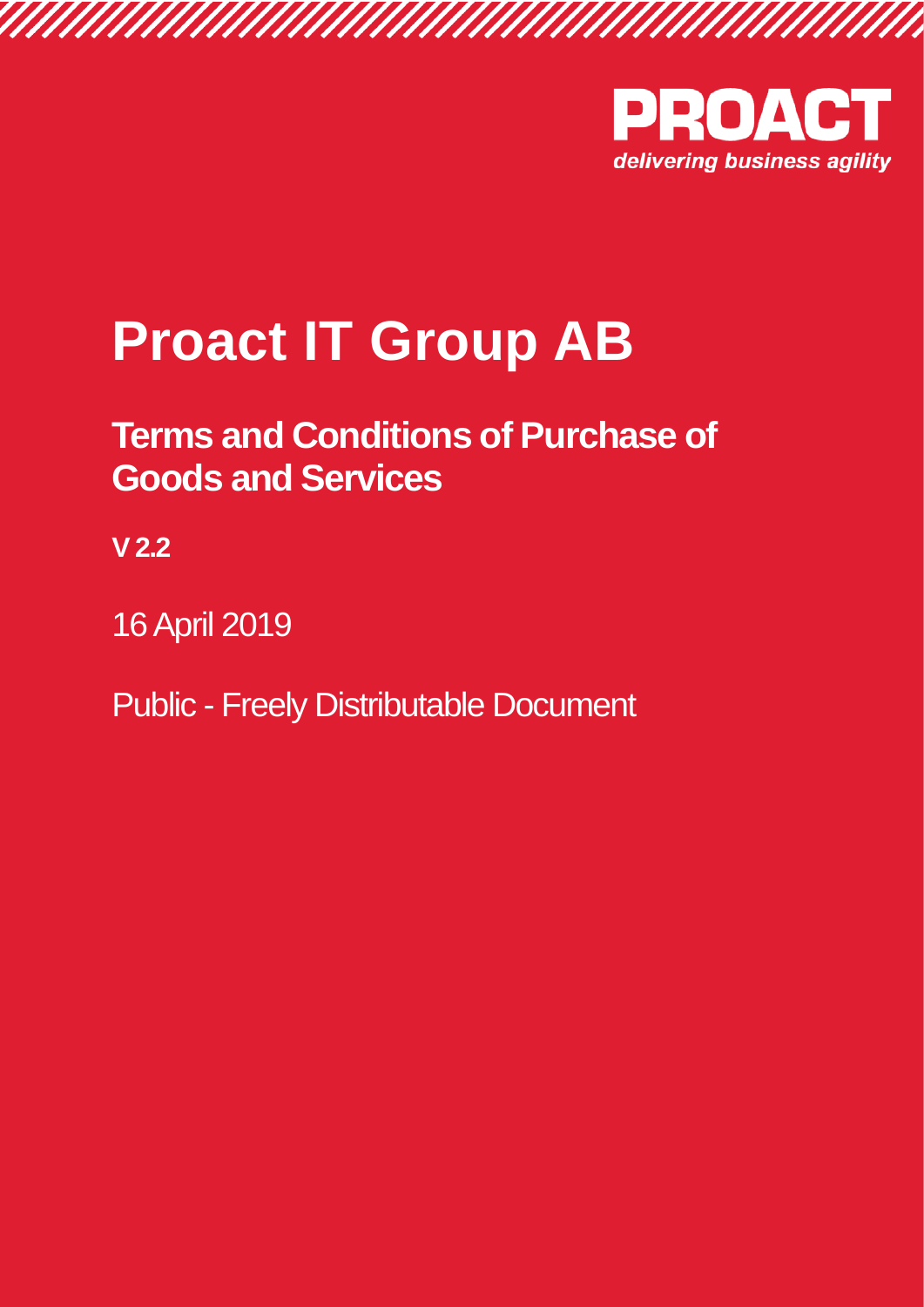

#### **Contents**

| $\mathbf 1$ .   |  |
|-----------------|--|
| 2.              |  |
| 3.              |  |
| 4.              |  |
| 5.              |  |
| 6.              |  |
| 7.              |  |
| 8.              |  |
| 9.              |  |
| 10 <sub>1</sub> |  |
|                 |  |
|                 |  |
|                 |  |
|                 |  |
|                 |  |
|                 |  |
|                 |  |
|                 |  |
|                 |  |
|                 |  |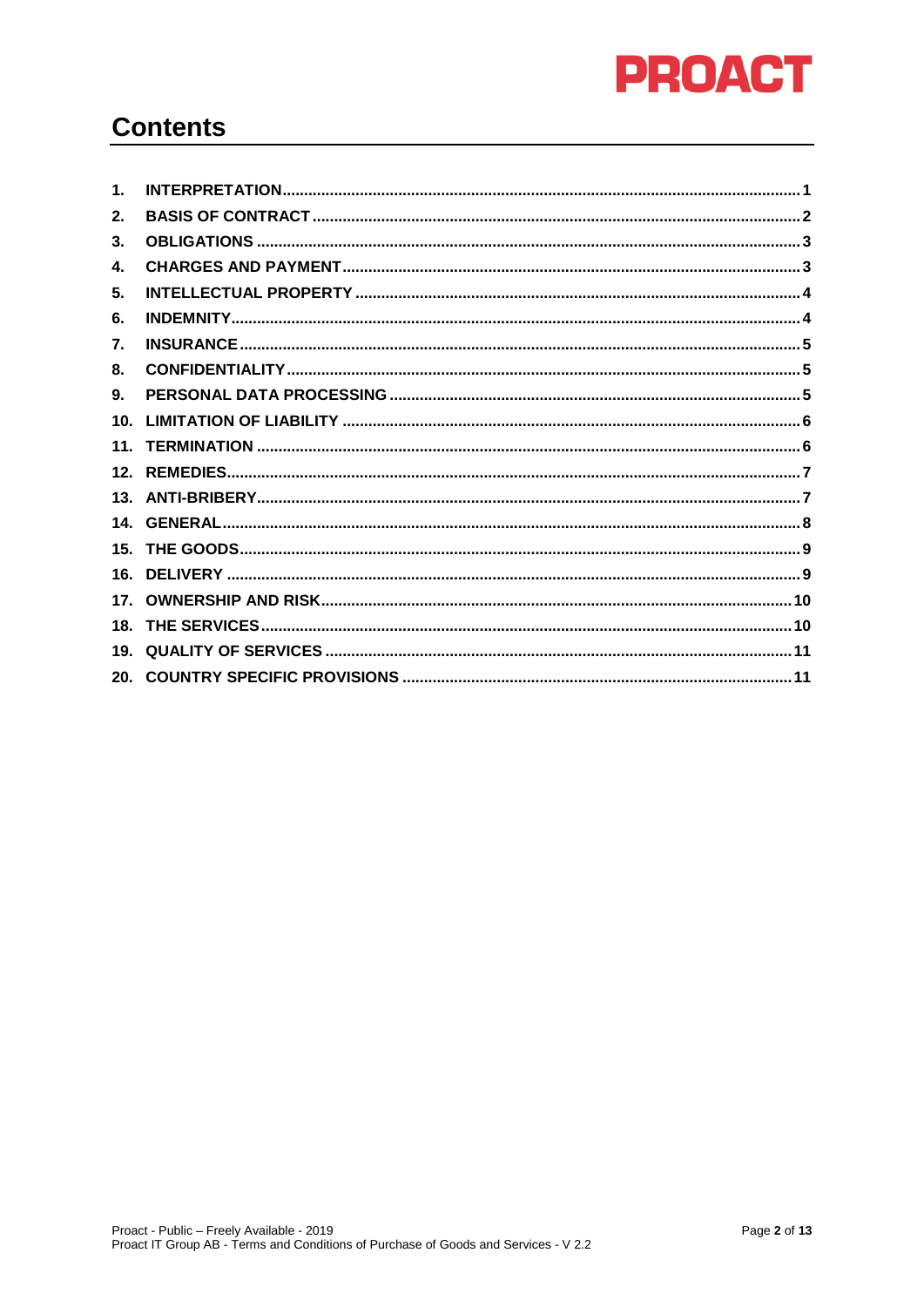

**THESE TERMS AND CONDITIONS**, together with any additional terms specifically agreed and set out in the Contract set out the basis on which the Supplier shall supply goods and services to Proact.

#### **GENERAL TERMS**

#### <span id="page-2-0"></span>**1. INTERPRETATION**

Definitions.<br>1.1 In

In these Terms and Conditions, the following definitions apply:

| <b>Term</b>                                             | <b>Definition</b>                                                                                                                                                                                                                                                                                                                                                                                                                                                                                                                                                                                                                                                                                                                                                                                                                                                                                                                                                                                                                                                                                                                                                                                                                                                                                                                                                                                                                                                                                                                                                             |
|---------------------------------------------------------|-------------------------------------------------------------------------------------------------------------------------------------------------------------------------------------------------------------------------------------------------------------------------------------------------------------------------------------------------------------------------------------------------------------------------------------------------------------------------------------------------------------------------------------------------------------------------------------------------------------------------------------------------------------------------------------------------------------------------------------------------------------------------------------------------------------------------------------------------------------------------------------------------------------------------------------------------------------------------------------------------------------------------------------------------------------------------------------------------------------------------------------------------------------------------------------------------------------------------------------------------------------------------------------------------------------------------------------------------------------------------------------------------------------------------------------------------------------------------------------------------------------------------------------------------------------------------------|
| <b>Confidential</b><br><b>Information</b>               | (i) the existence and terms of the Contract; (ii) any information that would<br>be regarded as confidential by a reasonable business person relating to:<br>the business, affairs, customers, clients, suppliers, plans, intentions, or<br>market opportunities of the disclosing party (or of any member of the group of<br>companies to which the disclosing party belongs); (iii) the operations,<br>processes, product information, know-how, designs, trade secrets or<br>software of the disclosing party (or of any member of the group of companies<br>to which the disclosing party belongs); or (iv) any information developed by<br>the parties in the course of carrying out the Contract; in each case other<br>than information which: (a) is or becomes generally available to the public<br>(other than as a result of its disclosure by the receiving party or its<br>representatives in breach of the Contract); (b) was available to the receiving<br>party on a non-confidential basis before disclosure by the disclosing party;<br>(c) was, is or becomes available to the receiving party on a non-confidential<br>basis from a person who, to the receiving party's knowledge, is not bound<br>by a confidentiality agreement with the disclosing party or otherwise<br>prohibited from disclosing the information to the receiving party; (d) the<br>parties agree in writing is not confidential or may be disclosed; or (e) is<br>developed by or<br>for the receiving party independently of the information disclosed by the<br>disclosing party |
| <b>Contract</b>                                         | an agreement for the provision of goods and/or services by the Supplier to<br>Proact and which refers to or otherwise incorporates these Terms and<br>Conditions                                                                                                                                                                                                                                                                                                                                                                                                                                                                                                                                                                                                                                                                                                                                                                                                                                                                                                                                                                                                                                                                                                                                                                                                                                                                                                                                                                                                              |
| <b>Data Controller</b>                                  | as defined in Article 4(7) of the GDPR                                                                                                                                                                                                                                                                                                                                                                                                                                                                                                                                                                                                                                                                                                                                                                                                                                                                                                                                                                                                                                                                                                                                                                                                                                                                                                                                                                                                                                                                                                                                        |
| <b>Data Processor</b>                                   | as defined in Article 4(8) of the GDPR                                                                                                                                                                                                                                                                                                                                                                                                                                                                                                                                                                                                                                                                                                                                                                                                                                                                                                                                                                                                                                                                                                                                                                                                                                                                                                                                                                                                                                                                                                                                        |
| <b>Data Protection</b><br>Law                           | any applicable laws relating to the protection of Personal Data from time to<br>time including the GDPR                                                                                                                                                                                                                                                                                                                                                                                                                                                                                                                                                                                                                                                                                                                                                                                                                                                                                                                                                                                                                                                                                                                                                                                                                                                                                                                                                                                                                                                                       |
| Data Subject                                            | as defined in Article 4(1) GDPR                                                                                                                                                                                                                                                                                                                                                                                                                                                                                                                                                                                                                                                                                                                                                                                                                                                                                                                                                                                                                                                                                                                                                                                                                                                                                                                                                                                                                                                                                                                                               |
| Data Subject<br><b>Request</b>                          | any formal request to exercise a right prescribed by Data Protection Law                                                                                                                                                                                                                                                                                                                                                                                                                                                                                                                                                                                                                                                                                                                                                                                                                                                                                                                                                                                                                                                                                                                                                                                                                                                                                                                                                                                                                                                                                                      |
| <b>GDPR</b>                                             | Regulation (EU) 2016/679                                                                                                                                                                                                                                                                                                                                                                                                                                                                                                                                                                                                                                                                                                                                                                                                                                                                                                                                                                                                                                                                                                                                                                                                                                                                                                                                                                                                                                                                                                                                                      |
| <b>Intellectual</b><br><b>Property</b><br><b>Rights</b> | patents, trademarks, service marks, design rights (whether registerable or<br>otherwise), applications for any of the foregoing, copyright, database rights,<br>trade or business names and other similar rights or obligations whether<br>registerable or not, in any part of the world                                                                                                                                                                                                                                                                                                                                                                                                                                                                                                                                                                                                                                                                                                                                                                                                                                                                                                                                                                                                                                                                                                                                                                                                                                                                                      |
| <b>Material Change</b>                                  | something which causes or may be likely to cause a material change, in the<br>reasonable opinion of Proact, to the Supplier's business including (but not<br>limited to): (i) a change of control of the Supplier company; (ii) a change to<br>the Supplier's compliance standards (including but not limited to ISO27001)<br>as at the date of this agreement; or (iii) any regulatory breach (including<br>breach of any Data Protection Law and/or applicable compliance<br>certifications                                                                                                                                                                                                                                                                                                                                                                                                                                                                                                                                                                                                                                                                                                                                                                                                                                                                                                                                                                                                                                                                                 |
| <b>Personal Data</b>                                    | any Proact Data which is personal data as defined in Article 4(1) GDPR                                                                                                                                                                                                                                                                                                                                                                                                                                                                                                                                                                                                                                                                                                                                                                                                                                                                                                                                                                                                                                                                                                                                                                                                                                                                                                                                                                                                                                                                                                        |
| <b>Personal Data</b><br><b>Breach</b>                   | as defined in Article 4(12) GDPR                                                                                                                                                                                                                                                                                                                                                                                                                                                                                                                                                                                                                                                                                                                                                                                                                                                                                                                                                                                                                                                                                                                                                                                                                                                                                                                                                                                                                                                                                                                                              |
|                                                         |                                                                                                                                                                                                                                                                                                                                                                                                                                                                                                                                                                                                                                                                                                                                                                                                                                                                                                                                                                                                                                                                                                                                                                                                                                                                                                                                                                                                                                                                                                                                                                               |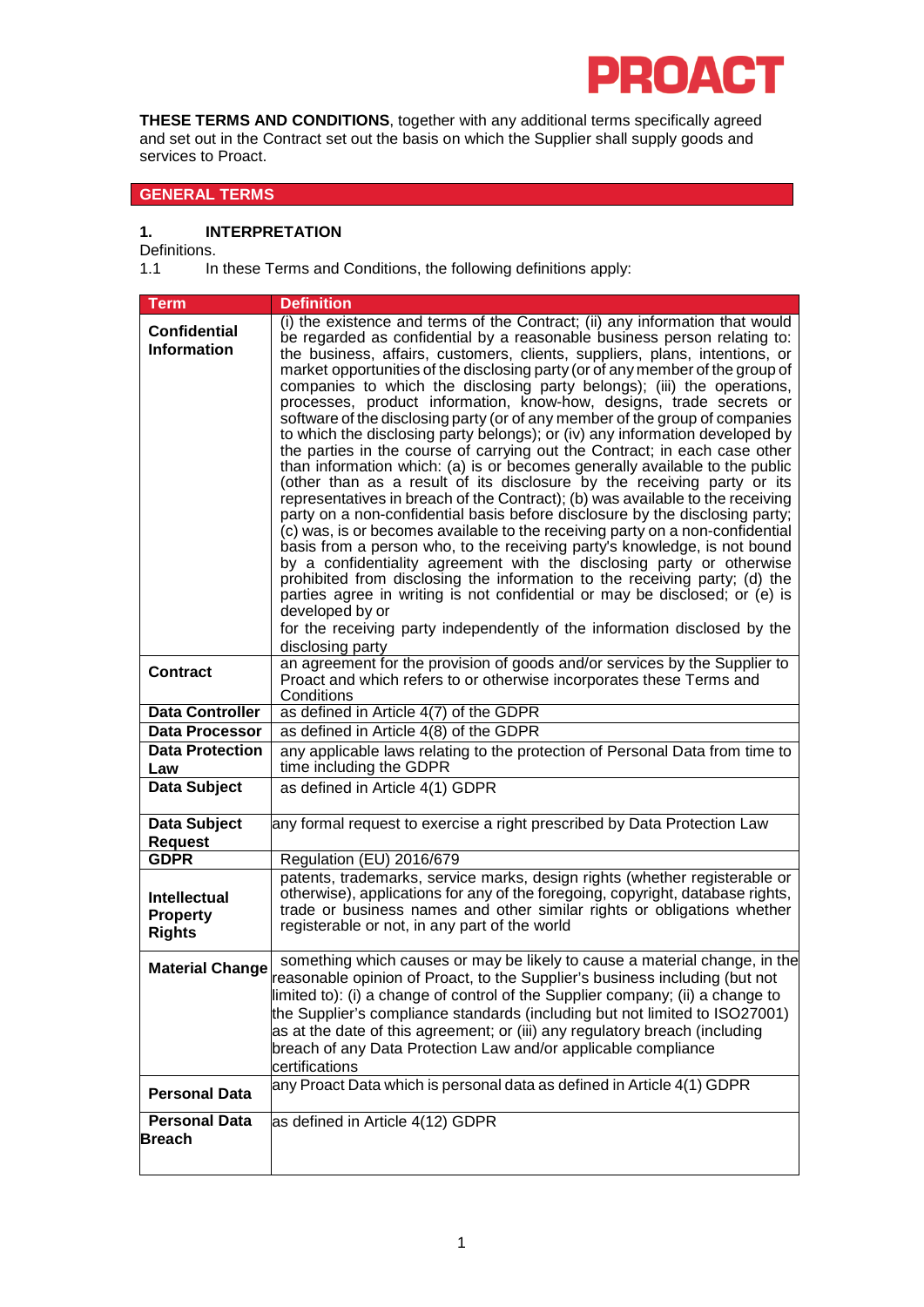

| <b>Proact</b>                          | the subsidiary legal entity of the Proact Group which is set out in the<br>Contract and to which the goods and/or services are provided by the<br>Supplier                                                                                                            |
|----------------------------------------|-----------------------------------------------------------------------------------------------------------------------------------------------------------------------------------------------------------------------------------------------------------------------|
| <b>Proact Data</b>                     | Information or data provided by or made available by Proact for processing<br>by the Supplier under the terms of the Contract                                                                                                                                         |
| <b>Proact Group</b>                    | Proact IT Group AB (Publ) (org no: 556494-3446) a publicly listed<br>corporation incorporated in accordance with the laws of Sweden and with<br>its principal place of business at Kistagången 2, Box 1205, SE-164 28,<br>Kista, Sweden                               |
| <b>Supervisory</b><br><b>Authority</b> | any local, national or multinational agency, department, official, parliament,<br>public or statutory person or any government or professional body,<br>regulatory or supervisory authority, board or other body responsible for<br>administering Data Protection Law |
| <b>Supplier</b>                        | the person or organisation who provides the goods and/or services to<br>Proact under the Contract                                                                                                                                                                     |

- 1.2 Clause and section headings shall not affect the interpretation of these Terms and Conditions.
- 1.3 Unless the context otherwise requires, words in the singular shall include the plural and in the plural shall include the singular.
- 1.4 Unless the context otherwise requires, a reference to one gender shall include a reference to the other genders.
- 1.5 A reference to a provision of law is a reference to it as amended extended or reenacted from time to time and shall include all subordinate law or regulations made thereunder from time to time.
- 1.6 A reference to applicable law shall refer only to mandatory provisions of law.<br>1.7 A reference to writing or written includes fax and email.
- 1.7 A reference to writing or written includes fax and email.<br>1.8 Any obligation on a party not to do something includes
- Any obligation on a party not to do something includes an obligation not to allow that thing to be done.
- 1.9 References to clauses are to the clauses of these Terms and Conditions.<br>1.10 Any reference to these Terms and Conditions or to any other agreement of
- Any reference to these Terms and Conditions or to any other agreement or document referred to in these Terms and Conditions is a reference to these Terms and Conditions or such other agreement or document as varied in accordance with the provisions of these Terms and Conditions from time to time.
- 1.11 Any reference to an English legal term for any action, remedy, method of judicial proceeding, legal document, legal status, court, official or any legal concept or thing shall, in respect of any jurisdiction other than England, be deemed to include a reference to that which most nearly approximates to the English legal term in that jurisdiction.

### <span id="page-3-0"></span>**2. BASIS OF CONTRACT**

- These Terms and Conditions apply to the Contract to the exclusion of any other terms that the Supplier seeks to impose or incorporate, or which are implied by trade, custom, practice or course of dealing and the Supplier hereby specifically confirms that any standard terms which are referred to on the Supplier's quotation or in an order acknowledgement but which have not been specifically agreed to in writing by Proact shall not apply to the Contract.
- 2.2 An order submitted by Proact to the Supplier constitutes an offer by Proact to purchase goods and/or services in accordance with these Terms and Conditions.
- 2.3 An order shall be deemed to be accepted on the earlier of:
	- 2.3.1 the Supplier issuing a written acceptance of an order; and 2.3.2 the Supplier doing any act consistent with fulfilling the order
	- the Supplier doing any act consistent with fulfilling the order,
	- at which point the Contract shall come into existence.
- <span id="page-3-1"></span>2.4 The Contract shall continue, unless terminated earlier in accordance with clause [11,](#page-7-2) for the term as set out in the Contract.
- 2.5 In the event that there is no specified term, the Contract shall continue until the first anniversary of the date of the Contract when it shall terminate automatically without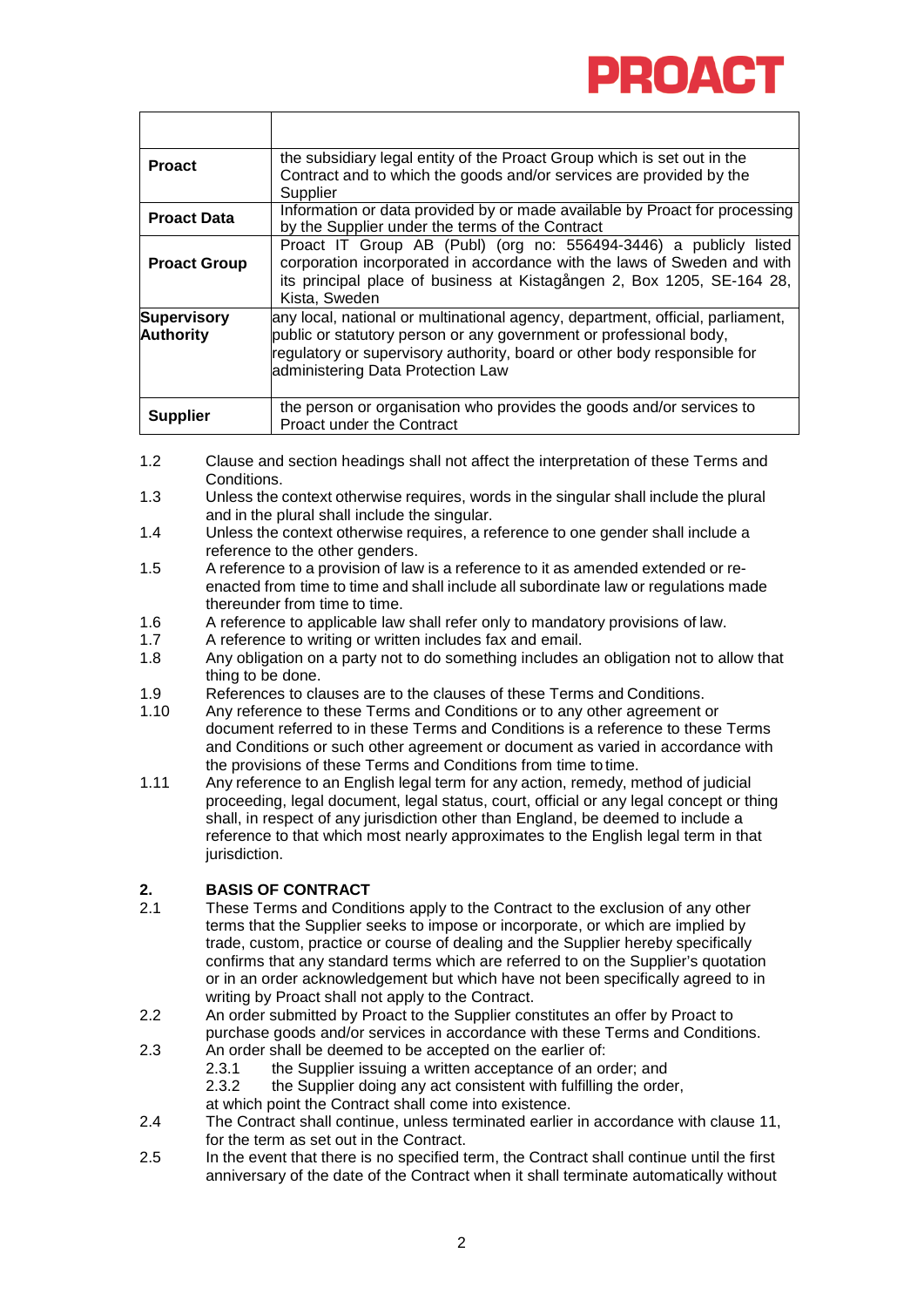

notice. For the avoidance of doubt, under no circumstances shall the term of the Contract automatically renew.

- <span id="page-4-2"></span>2.6 In the event and to the extent only of any conflict or inconsistency between the provisions of:<br>2.6.1 the
	- 2.6.1 the clauses of these Terms and Conditions;<br>2.6.2 the body of the Contract: or
	- 2.6.2 the body of the Contract; or<br>2.6.3 any other document specific

any other document specifically referred to in the Contract; then the order of precedence shall be as set out in this clause 2.6 with [2.6.1](#page-4-2) having the highest priority provided that where any clause in the Contract is expressly stated to have priority over another specifically referenced provision then that clause in the Contract shall take precedence.

### <span id="page-4-0"></span>**3. OBLIGATIONS**

- The Supplier shall ensure that at all times it has and maintains all the licences, permissions, authorisations, consents and permits that it needs to carry out its obligations under the Contract.
- 3.2 Proact shall:<br> $3.2 \t 3.21 \t 3.2$ 
	- 3.2.1 co-operate with the Supplier in all matters relating to the Contract;<br>3.2.2 provide such access to Proact's premises. Proact Data, and such
		- provide such access to Proact's premises, Proact Data, and such office accommodation and other facilities, as may reasonably be required by the Supplier and agreed by Proact in advance for the purposes of carrying out its obligations under the Contract; and
	- 3.2.3 provide, in a timely manner, such information as the Supplier may request, and that Proact considers reasonably necessary, in order to carry out its obligations under the Contract and ensure that all information Proact provides is accurate in all material respects.

#### <span id="page-4-3"></span><span id="page-4-1"></span>**4. CHARGES AND PAYMENT**

- The price of the goods and/or services shall be the price set out in the Contract, or, if no price is quoted, the price set out in the Supplier's published price list in force as at the date the Contract came into existence.
- 4.2 Where the services are provided on a time-and-materials basis:
	- 4.2.1 the charges payable for the services shall be calculated in accordance with the Supplier's standard daily fee rates in force for the supply of the services, details of which are set out in the Contract;
	- 4.2.2 the Supplier's standard daily fee rates are calculated on the basis of an eight-hour day during normal business hours;
	- 4.2.3 the Supplier shall not be entitled to charge on a pro-rata basis for partdays worked by the Supplier's personnel unless it has Proact's prior written consent to do so;
	- 4.2.4 the Supplier shall invoice Proact monthly in arrears for its charges for the month concerned, calculated as provided in this clause [4.](#page-4-3) Each invoice shall set out the time spent by each of the Supplier's personnel and provide a detailed breakdown of any expenses and materials, accompanied by the relevant receipts.
- 4.3 Where the services are provided for a fixed price, the total price for the services shall be the amount set out in the Contract and the Supplier shall invoice Proact for the charges payable, together with expenses and the costs of materials (and any applicable tax, levy, impost, duty, charge or fee, where appropriate), calculated as provided in this clause [4.](#page-4-3)
- 4.4 The price of the goods and/or services is exclusive of amounts in respect of any applicable tax, levy, impost, duty, charge or fee, but includes the costs of any packaging, insurance and carriage of the goods.
- 4.5 No extra charges or expenses shall be effective unless reasonably incurred and agreed in writing and signed by Proact.
- 4.6 The Supplier may invoice Proact for the goods and/or services on or at any time after the completion of services, or delivery of goods.
- 4.7 Proact shall pay correctly rendered invoices within 30 days of the end of the month in which it receives the invoice. Payment shall be made to the bank account nominated in writing to Proact by the Supplier.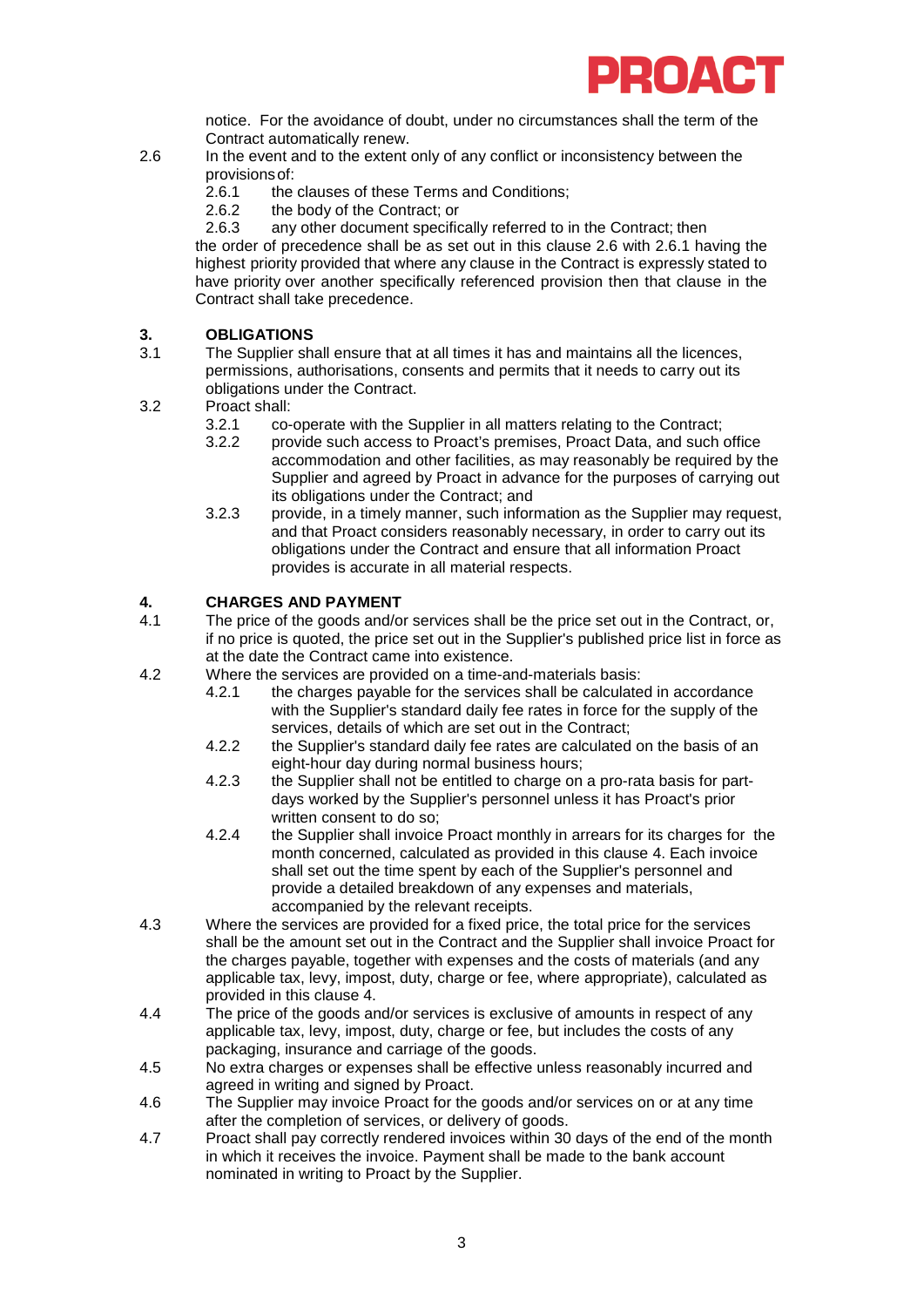

- 4.8 Proact shall not under any circumstances be liable to the Supplier for any restocking fees.
- 4.9 If a party fails to make any payment due to the other under the Contract by the due date for payment, then the defaulting party shall pay interest on the overdue amount at the rate of 2% per annum above the Euro Interbank Offered Rate (Euribor) 12 month lending rate from time to time. Such interest shall accrue on a daily basis from the due date until actual payment of the overdue amount, whether before or after judgment. The defaulting party shall pay the interest together with the overdue amount. This clause shall not apply to payments the defaulting party disputes in good faith.
- 4.10 Proact may at any time, without limiting any of its other rights or remedies, set off any liability of the Supplier to Proact against any liability of Proact to the Supplier, whether such liability is present or future, liquidated or unliquidated, and whether or not either liability arises under these Terms and Conditions.

### <span id="page-5-0"></span>**5. INTELLECTUAL PROPERTY**

- <span id="page-5-4"></span>All materials, equipment, tools, copyright, rights in designs and any other Intellectual Property Rights in all drawings, specifications and data supplied by Proact to the Supplier shall at all times be and remain the exclusive property of Proact, but shall be held by the Supplier in safe custody at its own risk and maintained and kept in good condition by the Supplier until returned to Proact, and shall not be disposed of or used other than in accordance with Proact's written instructions or authorisation.
- 5.2 Intellectual Property Rights owned by either party prior to entering into the Contract shall not be transferred and shall remain in the ownership of the original party.
- <span id="page-5-2"></span>5.3 New Intellectual Property Rights arising out of or in connection with the services shall be owned by Proact and the Supplier hereby assigns to Proact, with full ownership and free from all third party rights, the Intellectual Property Rights and all other rights in the products of the services.
- 5.4 The Supplier shall, promptly at Proact's request, do or procure to be done all such further acts and things and the execution of all such other documents as Proact may from time to time require for the purpose of securing for Proact the full benefit of these Terms and Conditions, including all right, ownership and interest in and to the Intellectual Property Rights and all other rights assigned to Proact in accordance with clause [5.2](#page-5-2) or clause [11.3.](#page-8-2)

### <span id="page-5-3"></span><span id="page-5-1"></span>**6. INDEMNITY**

- The Supplier shall keep Proact indemnified against all liabilities, costs, expenses, damages and losses (including but not limited to any direct, indirect or consequential losses, loss of profit, loss of reputation and all interest, penalties and legal costs (calculated on a full indemnity basis) and all other reasonable professional costs and expenses) suffered or incurred by Proact as a result of or in connection with:
	- 6.1.1 any claim made against Proact for actual or alleged infringement of a third party's Intellectual Property Rights arising out of or in connection with the supply or use of the goods and/or services, to the extent that the claim is attributable to the acts or omissions of the Supplier, its employees, agents or subcontractors;
	- 6.1.2 any claim made against Proact by a third party for death, personal injury or damage to property arising out of or in connection with defects in goods, to the extent that the defects in the goods are attributable to the acts or omissions of the Supplier, its employees, agents or subcontractors; and
	- 6.1.3 any claim made against Proact by a third party arising out of or in connection with the supply of the goods and/or services, to the extent that such claim arises out of the breach, negligent performance or failure or delay in performance of the Contract by the Supplier, its employees, agents or subcontractors.
	- 6.1.4 Any claim made against Proact by a third party arising out of or in connection with the Supplier's processing of Personal Data in breach of clause [9](#page-6-3) or arising out of any Personal Data Breach.
- 6.2 This clause [6](#page-5-3) shall survive termination of the Contract.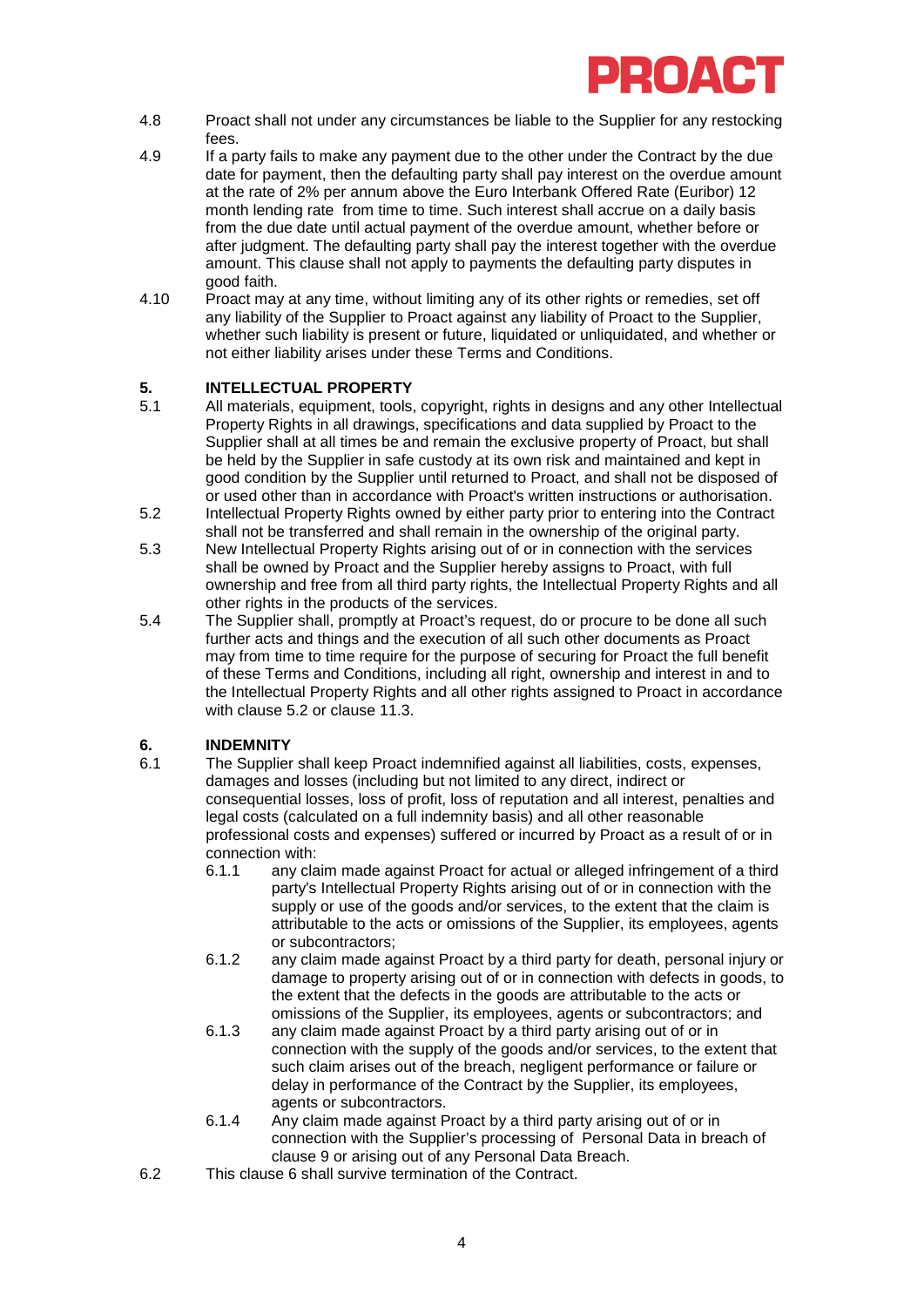

#### <span id="page-6-0"></span>**7. INSURANCE**

During the term of the Contract and for a period of 6 years thereafter, the Supplier shall carry and maintain adequate insurances consistent with generally accepted industry standards with a reputable insurance company to cover its obligations and liability under the Contract (such policies to include but not be limited to public liability and professional indemnity insurance) and shall provide Proact with such evidence relating to such insurances as Proact may reasonably request from time to time.

### <span id="page-6-4"></span><span id="page-6-1"></span>**8. CONFIDENTIALITY**

- Neither party shall for the duration of the Contract and for a period of five years thereafter:<br>8.1.1
	- use any Confidential Information except for the purpose of exercising or performing its rights and obligations under the Contract; or
	- 8.1.2 disclose any Confidential Information in whole or in part to any third party, except as expressly permitted by this clause 8.
- 8.2 Each party may disclose the other party's Confidential Information:<br>8.2.1 to its employees, officers, representatives or advisers whe
	- to its employees, officers, representatives or advisers who need to know such information for the purposes of exercising the party's rights or carrying out its obligations under or in connection with the Contract. Each party shall ensure that its employees, officers, representatives or advisers to whom it discloses the other party's Confidential Information comply with the terms of this clause 13; and
	- 8.2.2 as may be required by law, a court of competent jurisdiction or any governmental or regulatory authority including pursuant to the rules of any regulated stock exchange to which either party is subject.
- 8.3 This clause [8](#page-6-4) shall survive termination of the Contract for any reason.

#### <span id="page-6-3"></span><span id="page-6-2"></span>**9. PERSONAL DATA PROCESSING**

The Supplier shall:

- 9.1 comply with Data Protection Law;
- <span id="page-6-5"></span>9.2 process Personal Data for and on behalf of Proact for the purposes of performing its obligations under the Contract, and only in accordance with these Terms and Conditions and any written instructions from Proact;
- 9.3 notify Proact within 24 hours of becoming aware if it considers, in its opinion (acting reasonably) that it is required by law to act other than in accordance with the instructions of Proact, including where it believes that any of Proact 's instructions under clause [9.2](#page-6-5) infringes Data Protection Law;
- 9.4 implement and maintain appropriate technical and organisational security measures which are sufficient to comply with at least the obligations imposed on the Supplier by Article 32(1) of the GDPR (taking due account of the matters described in Article 32(2) of the GDPR)) as applicable;
- 9.5 ensure that any persons engaged or employed from time to time by the Supplier in connection with the Contract including employees, consultants, contractors and permitted agents of such persons who shall have access to the Personal Data shall comply with the obligations imposed on the Supplier under the Contract and shall enter into a confidentiality agreement which shall ensure no less than the equivalent degree of care that the Supplier applies to its own proprietary or secret information (and which shall in no case be less than a reasonable standard of care for the industry concerned) shall be applied to the Personal Data;
- 9.6 not disclose Personal Data to a third party or appoint a third party processor without the prior written consent of Proact;
- 9.7 not transfer the Personal Data to, and/or access the Personal Data from, and/or process the Personal Data within a jurisdiction or territory that is outside of the European Economic Area without the prior written consent of Proact;
- 9.8 notify Proact promptly (and in any event within 48 hours) following its receipt of any Data Subject Request or formal request from a Supervisory Authority relating to the Personal Data and shall: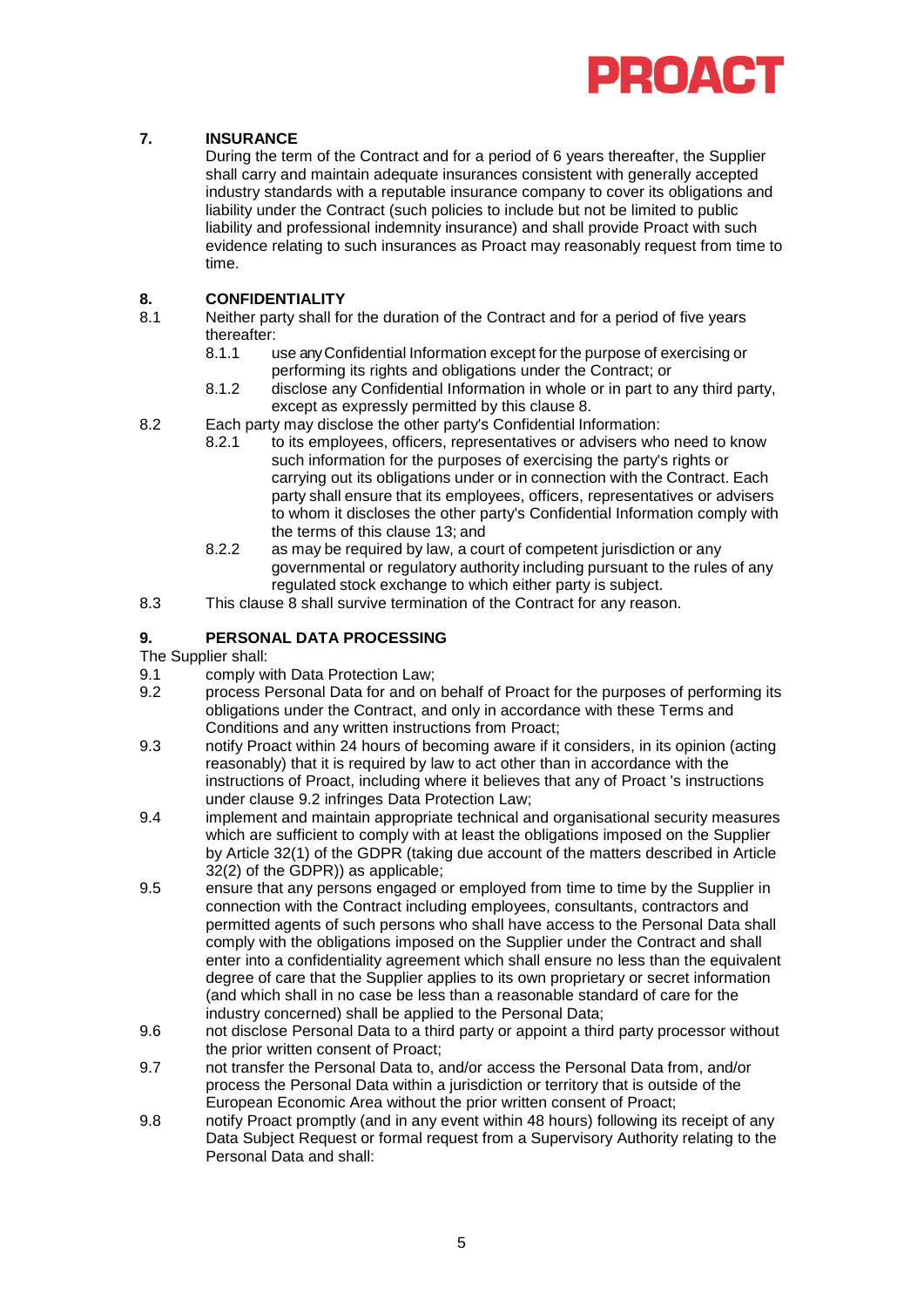

- 9.8.1 not disclose any Personal Data in response to any Data Subject Request or formal request from a Supervisory Authority (except as required by Data Protection Law) without Proact 's prior written consent; and
- 9.8.2 provide Proact with all reasonable co-operation and assistance required by Proact in relation to any such Data Subject Request or responding to formal requests from a Supervisory Authority;
- 9.9 notify Proact promptly (and in any event within 24 hours of becoming aware of any actual or suspected, threatened or attempted Personal Data Breach and immediately:<br>9.9.1 take
	- take all steps reasonably required to mitigate the possible adverse effects of such breach; and
	- 9.9.2 assist Proact to make any notifications to the Supervisory Authority and affected Data Subjects including by providing the following information without undue delay (such information may be provided in stages):<br>9.9.2.1 the nature of the Personal Data Breach incident including
		- 9.9.2.1 the nature of the Personal Data Breach incident including the categories of Data Subject and number of Personal Data records concerned;
		- 9.9.2.2 the name and contact details of the individual coordinating the Personal Data Breach response;
		- 9.9.2.3 a description of the likely consequences of the Personal Data Breach;
		- 9.9.2.4 a description of the measures taken or proposed to be taken to mitigate the possible adverse effects of the Personal Data Breach.
- 9.10 upon becoming aware of any Personal Data Breach or attempted Personal Data Breach the Supplier must promptly and in consultation with Proact take all reasonable steps necessary to make such changes to the technical and organisational security measures to prevent any further or future breach.
- 9.11 comply with Data Protection Law and not do anything or refrain from doing anything that will cause Proact not to comply with Data Protection Law.
- 9.12 assist Proact in preparing any data protection impact assessments (as required by Article 35 of the GDPR) and, where required by Data Protection Law, consulting with the Supervisory Authority in respect of any such data protection impact assessments).
- 9.13 maintain complete and accurate records and information to demonstrate its compliance with the Contract, these Terms and Conditions and Data Protection Law and upon request by Proact make such records and information as may be required to demonstrate such compliance available to Proact or any third party assigned by Proact for this purpose.
- 9.14 This clause [9](#page-6-3) shall continue in full force and effect for so long as the Supplier processes the Personal Data.

#### <span id="page-7-0"></span>**10. LIMITATION OF LIABILITY**

- <span id="page-7-3"></span>10.1 Nothing in these Terms and Conditions excludes or limits the liability of either party for:<br> $10.1.1$ 
	- 10.1.1 death or personal injury caused by the either party's negligence;<br>10.1.2 fraud or fraudulent misrepresentation: or
	- 10.1.2 fraud or fraudulent misrepresentation; or<br>10.1.3 any other liability which cannot lawfully be
	- any other liability which cannot lawfully be excluded or limited.
- 10.2 Subject to clause [10.1](#page-7-3) Proact's total aggregate liability arising under or in connection with the Contract shall be limited to the amount paid by Proact to the Supplier under the Contract during the 12 months preceding the date on which the liability arose.

### <span id="page-7-2"></span><span id="page-7-1"></span>**11. TERMINATION**

Notwithstanding clause [2.4](#page-3-1) of these Terms and Conditions Proact may terminate the Contract in whole or in part at any time before delivery of the goods and/or performance services with immediate effect by giving the Supplier written notice, whereupon the Supplier shall discontinue all work on the Contract. Proact shall pay the Supplier fair and reasonable compensation for any work in progress on the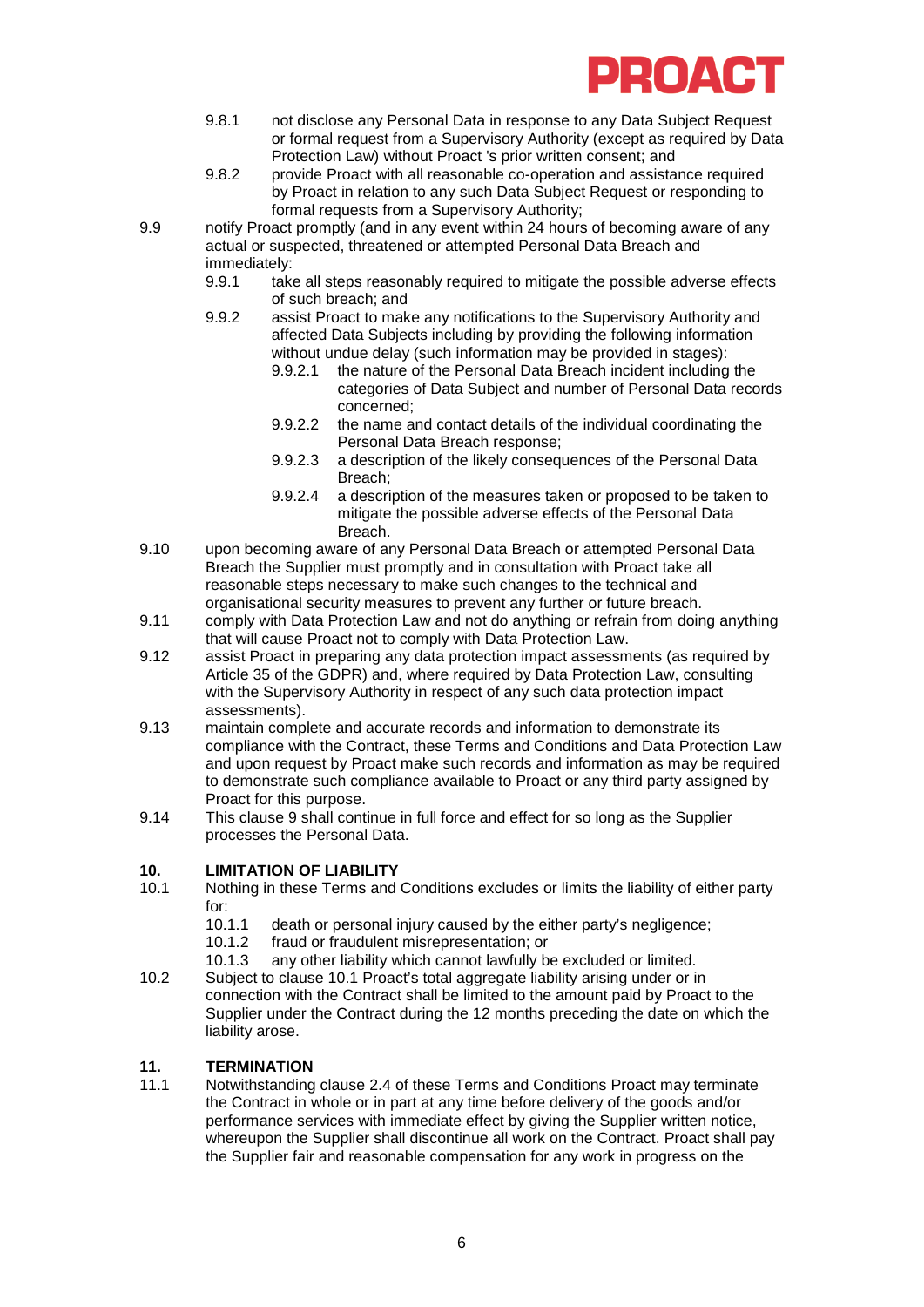<span id="page-8-2"></span>

goods and/or services at the time of termination, but such compensation shall not include loss of anticipated profits or any consequential loss.

- <span id="page-8-5"></span>11.2 Without limiting its other rights or remedies, Proact may terminate the Contract with immediate effect by giving written notice to the Supplier if the Supplier:
	- 11.2.1 fails to make a notification under clauses [15.7](#page-10-2) and/or [18.3.2;](#page-11-2)<br>11.2.2 commits a material breach of any term of the Contract and (if
	- commits a material breach of any term of the Contract and (if such a breach is remediable) fails to remedy that breach within 28 days of being notified in writing to do so by Proact;
	- 11.2.3 is insolvent or takes any step or action in connection with its entering any form of insolvency protection, administration, liquidation or any other composition or arrangement with its creditors; or
	- 11.2.4 suspends, or threatens to suspend, or ceases or threatens to cease to carry on all or a substantial part of its business.
- 11.3 On termination of the Contract for any reason, the Supplier shall immediately deliver to Proact all copies of Proact Data. The Supplier shall certify to Proact that it has not retained any copies of Proact Data, except for one copy which the Supplier may use for audit purposes only and subject to the confidentiality obligations in clause [8.](#page-6-4)
- 11.4 On termination of the Contract by Proact, the Supplier shall immediately deliver to Proact all specifications, programs (including source code) and other documentation comprised in the services and existing at the date of such termination, whether or not then complete. All Intellectual Property Rights in such materials shall automatically pass to and vest in Proact (to the extent that they have not already done so by virtue of clause [5\)](#page-5-4), who shall be entitled to enter the premises of the Supplier to take possession of them.
- 11.5 Termination of the Contract, however arising, shall not affect any of the parties' rights and remedies that have accrued as at termination.
- 11.6 Clauses which expressly or by implication survive termination of the Contract shall continue in full force and effect.

### <span id="page-8-3"></span><span id="page-8-0"></span>**12. REMEDIES**

- If the goods are not delivered on the Delivery Date or do not comply with the undertakings set out in clause 4.1, or any of the services are not supplied in accordance with, or the Supplier fails to comply with, any terms of the Contract then, without limiting any of its other rights or remedies, Proact shall have the right to any one or more of the following remedies, whether or not it has accepted the goods or services:<br>12.1.1
	- 12.1.1 to terminate the Contract;<br>12.1.2 to reject the goods (in who
	- to reject the goods (in whole or in part) and return them to the Supplier at the Supplier's own risk and expense;
	- 12.1.3 to require the Supplier to repair or replace the rejected goods, or to provide a full refund of the price of the rejected goods (if paid);
	- 12.1.4 to refuse to accept any subsequent delivery of goods or provision of any further services the Supplier attempts to make and to require the immediate repayment by the Supplier of all sums previously paid by Proact to the Supplier under the Contract;
	- 12.1.5 to recover from the Supplier any costs incurred by Proact in obtaining substitute goods and/or services from a third party;
	- 12.1.6 to require the Supplier, without charge to Proact, to carry out such additional work as is necessary to correct the Supplier's failure; or
	- 12.1.7 to claim damages for any other costs, loss or expenses incurred by Proact which are in any way attributable to the Supplier's failure to carry out its obligations under the Contract not otherwise covered by the foregoing provisions of this clause [12.](#page-8-3)
- 12.2 These Terms and Conditions shall apply to any repaired or replacement goods or services supplied by the Supplier.
- 12.3 Proact's rights and remedies under these Terms and Conditions are in addition to its rights and remedies implied by statute and common law.

#### <span id="page-8-4"></span><span id="page-8-1"></span>**13. ANTI-BRIBERY**

13.1 The Supplier shall: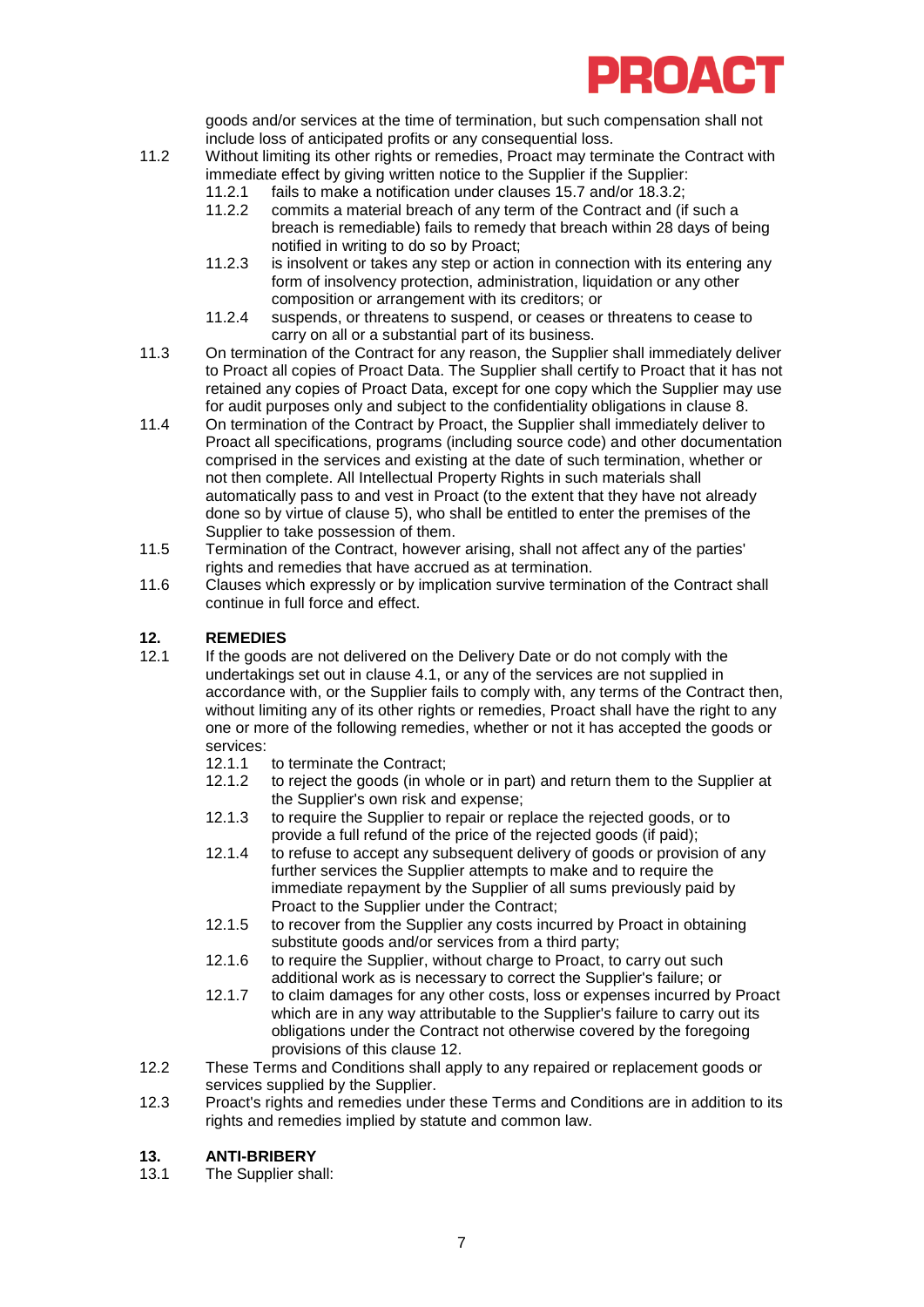

- 13.1.1 comply with all applicable laws, regulations and sanctions relating to antibribery and anti-corruption including but not limited to the Bribery Act 2010;
- 13.1.2 comply with Proact's Code of Conduct and applicable policies and procedures which Proact may update from time to time, and which are available upon request;
- 13.1.3 have and shall maintain in place throughout the term of the Contract its own policies and procedures and will enforce them where appropriate;
- 13.1.4 promptly report to Proact any request or demand for any undue financial or other advantage of any kind received by the Supplier in connection with the performance of the Contract;
- 13.1.5 immediately notify Proact (in writing) if a foreign public official becomes an officer or employee of the Supplier and/or acquires a direct or indirect interest in the Supplier (and the Supplier warrants that it has no foreign public officials as officers or employees and/or direct or indirect owners at the date of the Contract);
- 13.2 The Supplier shall ensure that any person associated with the Supplier who is performing services and/or providing goods in connection with the Contract does so only on the basis of a written contract which imposes on and secures from such person terms equivalent to those imposed on the Supplier in this clause [16.](#page-8-4) The Supplier shall be responsible for the observance and performance by such persons of the provisions of this clause, and shall be directly liable to Proact for any breach by such persons of any of the provisions howsoever arising.
- 13.3 Breach of this clause shall be deemed a breach, which is not remedied within the specified period, under clause [11.2.1.](#page-8-5)

### <span id="page-9-0"></span>**14. GENERAL**

- Notices:<br>14.1.1
	- Any notice required to be given in writing to a party under or in connection with the Contract shall be given in writing which shall (on the part of Proact) include notification by way of email to legal@proact.eu.
	- 14.1.2 This clause does not apply to the service of any proceedings or other documents in any legal action or, where applicable, any arbitration or other method of dispute resolution.
- 14.2 Assignment and subcontracting: Neither party shall assign, transfer, mortgage, charge, subcontract, declare a trust over or deal in any other manner with any or all of its rights and obligations under this agreement without the prior written consent of the party (such consent not to be unreasonably withheld).
- 14.3 Third parties: A person who is not a party to the Contract shall not have any rights to enforce its terms.
- 14.4 Force majeure: Neither party shall be in breach of this Contract nor liable for delay in performing, or failure to perform, any of its obligations under this Contract if such delay or failure result from events, circumstances or causes beyond its reasonable control. In such circumstances the affected party shall be entitled to a reasonable extension of the time for performing such obligations. If the period of delay or nonperformance continues for 6 weeks, the party not affected may terminate this Contract by giving 7 days' written notice to the affected party.
- 14.5 Waiver and cumulative remedies**:** A waiver of any right or remedy under the Contract or law is only effective if given in writing and shall not be deemed a waiver of any subsequent breach or default. No failure or delay by a party to exercise any right or remedy provided under the Contract or by law shall constitute a waiver of that or any other right or remedy, nor shall it prevent or restrict the further exercise of that or any other right or remedy. No single or partial exercise of such right or remedy shall prevent or restrict the further exercise of that or any other right or remedy.
- 14.6 Variation. Except as set out in these Terms and Conditions, no variation of the Contract, including the introduction of any additional terms and conditions, shall be effective unless it is agreed in writing and signed by Proact.
- 14.7 Execution Formalities: The Contract may be executed in any number of counterparts, each of which when executed shall constitute a duplicate original, but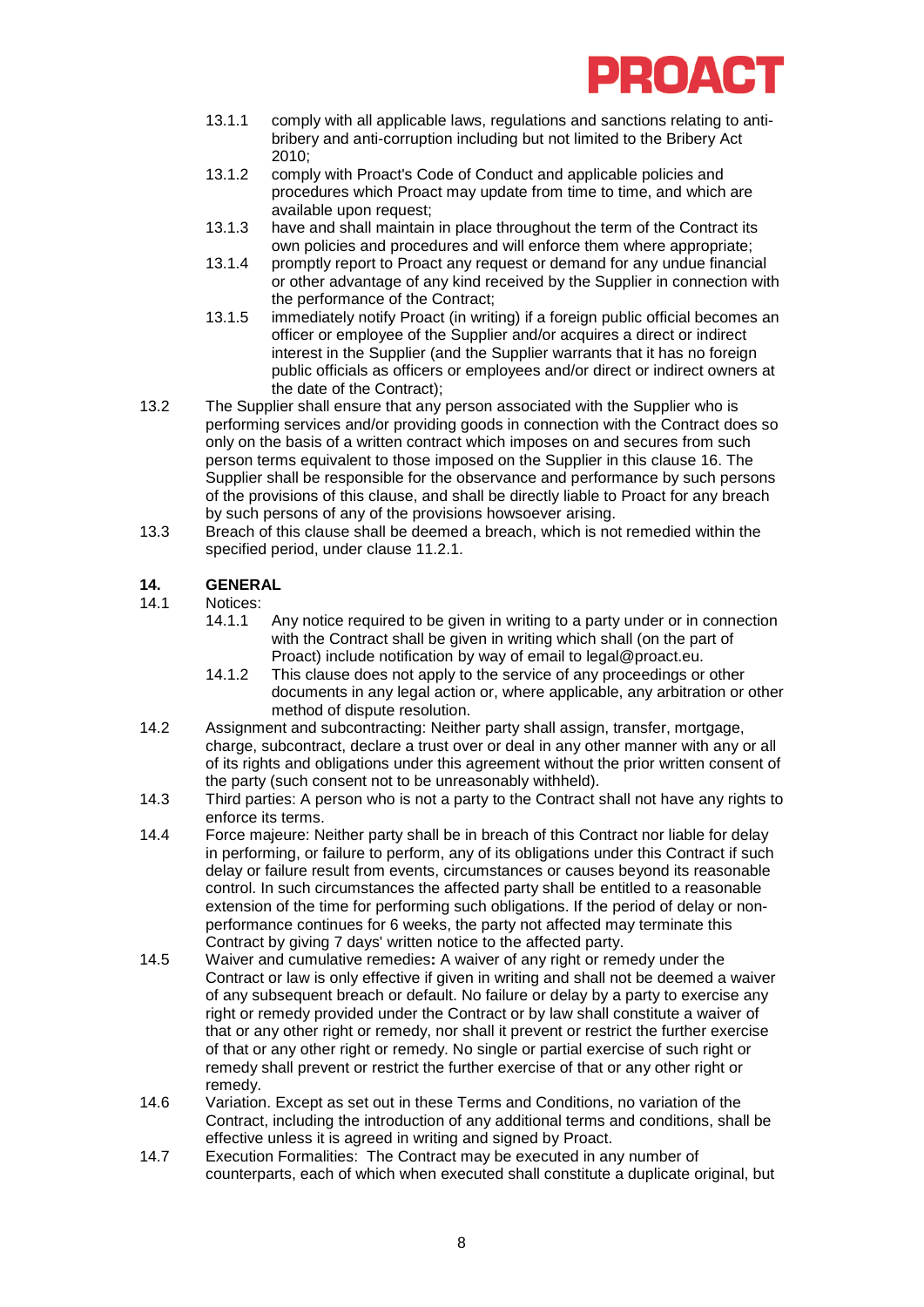

all the counterparts shall together constitute the one agreement. Transmission of an executed counterpart (but for the avoidance of doubt not just a signature page) by e-mail (in PDF, JPEG or other agreed format) shall take effect as delivery. The parties further agree that they may conduct business transactions using electronic documents and electronic signatures and that any agreement signed electronically using the Adobe EchoSign Service shall for all purposes be deemed to be validly executed by the party or parties so signing.

- 14.8 Severance**.** If any provision or part-provision of the Contract is or becomes invalid, illegal or unenforceable, it shall be deemed modified to the minimum extent necessary to make it valid, legal and enforceable. If such modification is not possible, the relevant provision or part-provision shall be deemed deleted. Any modification to or deletion of a provision or part-provision under this clause shall not affect the validity and enforceability of the rest of the Contract.
- 14.9 Law and Jurisdiction: The Contract shall be governed by and construed according to the law of the country of legal domicile of Proact. Proact and the Supplier accept the exclusive jurisdiction of the courts of the country in which Proact is legally domiciled.

If the Contract includes the supply of goods, the following provisions 15 to 17 inclusive will apply:

### <span id="page-10-0"></span>**15. THE GOODS**

- <span id="page-10-3"></span>The Supplier shall ensure that the goods:<br>15.1.1 conform with their description as
	- conform with their description as set out in the Contract and any applicable specification;
	- 15.1.2 be free from defects in design, material and workmanship and remain so for 12 months after delivery;
	- 15.1.3 be fit for any purpose held out by the Supplier or made known to the Supplier by Proact expressly or by implication, and in this respect Proact relies on the Supplier's skill and judgement;
	- 15.1.4 comply with all applicable legal requirements; and;
	- be authorised for re-sale and use within the European Economic Area and the Supplier undertakes to produce evidence in writing of such authorisation upon request by Proact.
- 15.2 The Supplier hereby grants to Proact without further charge the irrevocable right and licence to use any software and to assign such rights and use to its customers or to the Proact Group.
- 15.3 The Supplier warrants that at the time of installation, all software will be free from viruses, worms or anything else that would impair performance of the software as it might reasonably be expected to operate.
- 15.4 The Supplier will supply to Proact all user manuals, training and other documentation for the goods without any further charge in such form and quantity Proact may reasonably request.
- 15.5 Proact shall have the right to inspect and test the goods at any time before delivery.<br>15.6 If following such inspection or testing Proact considers that the goods do not
- 15.6 If following such inspection or testing Proact considers that the goods do not conform or are unlikely to comply with the Supplier's undertakings at clause [15.1,](#page-10-3) Proact shall inform the Supplier and the Supplier shall immediately take such remedial action as is necessary to ensure compliance.
- <span id="page-10-2"></span>15.7 The Supplier shall notify Proact as soon as reasonably practical where a Material Change occurs or is likely to occur.
- 15.8 Notwithstanding any such inspection or testing, the Supplier shall remain fully responsible for the goods and any such inspection or testing shall not reduce or otherwise affect the Supplier's obligations under the Contract, and Proact shall have the right to conduct further inspections and tests after the Supplier has carried out its remedial actions.

#### <span id="page-10-1"></span>**16. DELIVERY**

16.1 The Supplier shall ensure that:<br>16.1.1 the goods are proper

the goods are properly packed and secured in such manner as to enable them to reach their destination in good condition;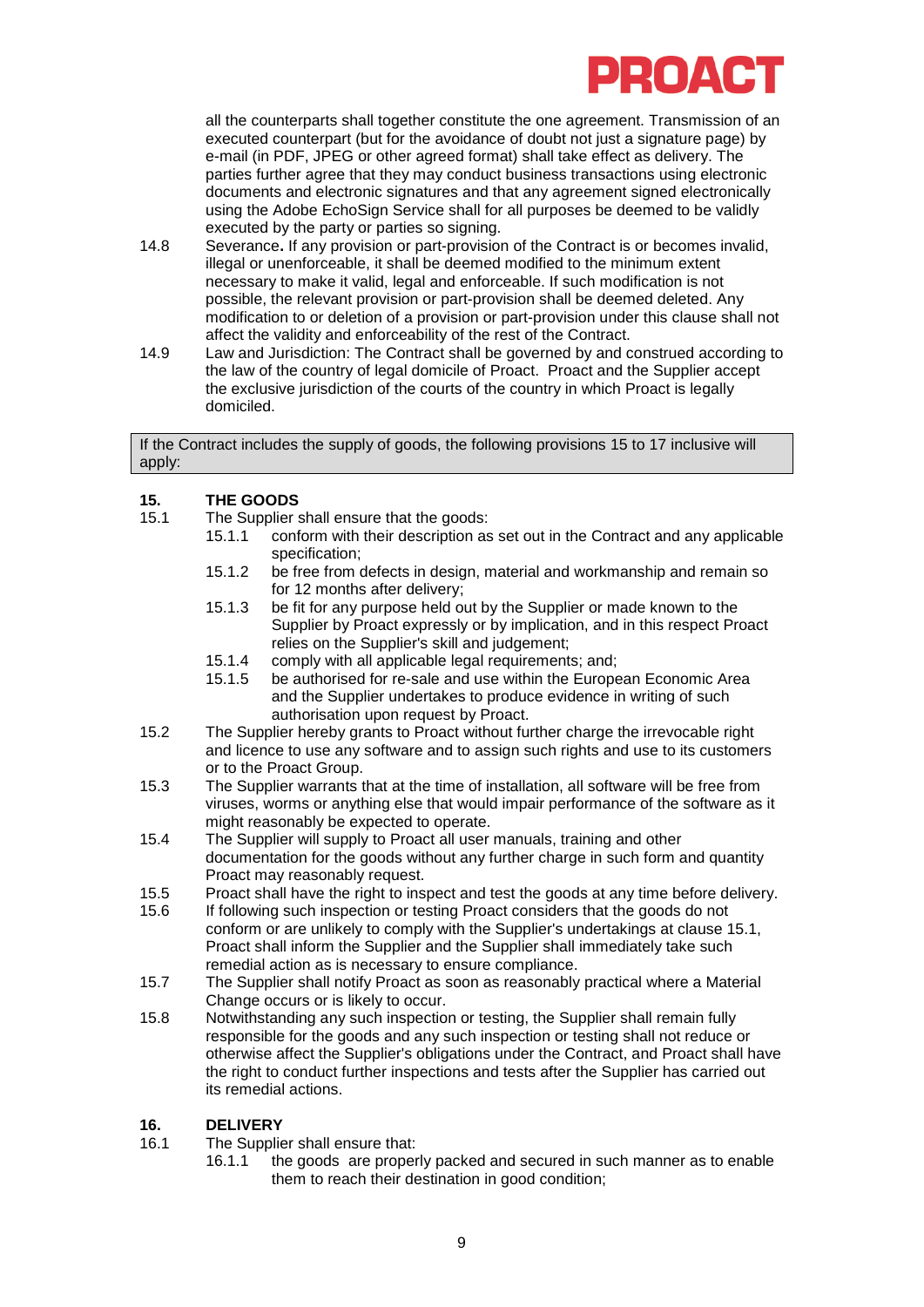

- 16.1.2 each delivery of the goods is accompanied by a delivery note which shows the date of the order, the order number (if any), the type and quantity of the goods (including the code number of the goods, where applicable), special storage instructions (if any) and, if the goods are being delivered by instalments, the outstanding balance of goods remaining to be delivered; and
- 16.1.3 if the Supplier requires Proact to return any packaging material to the Supplier, that fact is clearly stated on the delivery note. Any such packaging material shall be returned to the Supplier at the cost of the Supplier.
- 16.2 Delivery of the goods shall be completed on the completion of unloading the goods at the agreed delivery location.
- 16.3 The price for goods shall be as set out in the Contract. Unless otherwise specifically stated all charges quoted are Cost, Insurance and Freight (CIF) per Incoterms 2010 Rules.
- 16.4 The Supplier shall deliver the goods:<br>16.4.1 on the date specified in the
	- on the date specified in the Contract, or, if no such date is specified, within 28 days of the Contract date;
	- 16.4.2 to the agreed delivery location; and<br>16.4.3 during Proact's normal business ho
	- during Proact's normal business hours, or as otherwise instructed by Proact.
	- This clause 5.4 shall be a binding condition of the Contract.
- 16.5 The Supplier shall not deliver the goods in instalments without Proact's prior written consent. Where it is agreed that the goods are to be delivered by instalments, they may be invoiced and paid for separately. However, failure by the Supplier to deliver any one instalment on time or at all or any defect in an instalment shall entitle Proact to the remedies set out in clause [12.](#page-8-3)
- 16.6 Where goods are supplied for export from the country in which the Supplier is located the Supplier shall be responsible for complying with any legislation governing the importation of the goods into the country of destination and shall be responsible for the payment of any duties which fall due as a result.

#### <span id="page-11-0"></span>**17. OWNERSHIP AND RISK**

Ownership and risk in the goods shall pass to Proact on completion of delivery.

#### If the Contract includes the provision of services, the following provisions 18 and 19 will apply:

### <span id="page-11-1"></span>**18. THE SERVICES**

- Any times specified for performance of the services shall be binding conditions of the Contract.
- 18.2 If the Supplier fails to perform the services within the time stipulated or to meet any performance dates in the Contract, Proact shall be entitled to:
	-
	- 18.2.1 cancel the order in whole or in part without liability to the Supplier;<br>18.2.2 refuse to accept any subsequent performance of the services whic refuse to accept any subsequent performance of the services which the Supplier attempts to make;
	- 18.2.3 purchase substitute services elsewhere;<br>18.2.4 hold the Supplier accountable for any los
	- hold the Supplier accountable for any loss and additional costs incurred; and
	- 18.2.5 receive a refund from the Supplier of all sums previously paid by Proact to the Supplier for the order.
- <span id="page-11-2"></span>18.3 The Supplier shall:
	- 18.3.1 cooperate with Proact in all matters relating to the services including complying with Proact's reasonable security requirements where such requirements have been notified to the Supplier by Proact;
	- 18.3.2 notify Proact as soon as reasonably practical where a Material Change occurs or is likely to occur; and
	- 18.3.3 appoint a project manager, who shall have authority to commit the Supplier on all matters relating to the services.